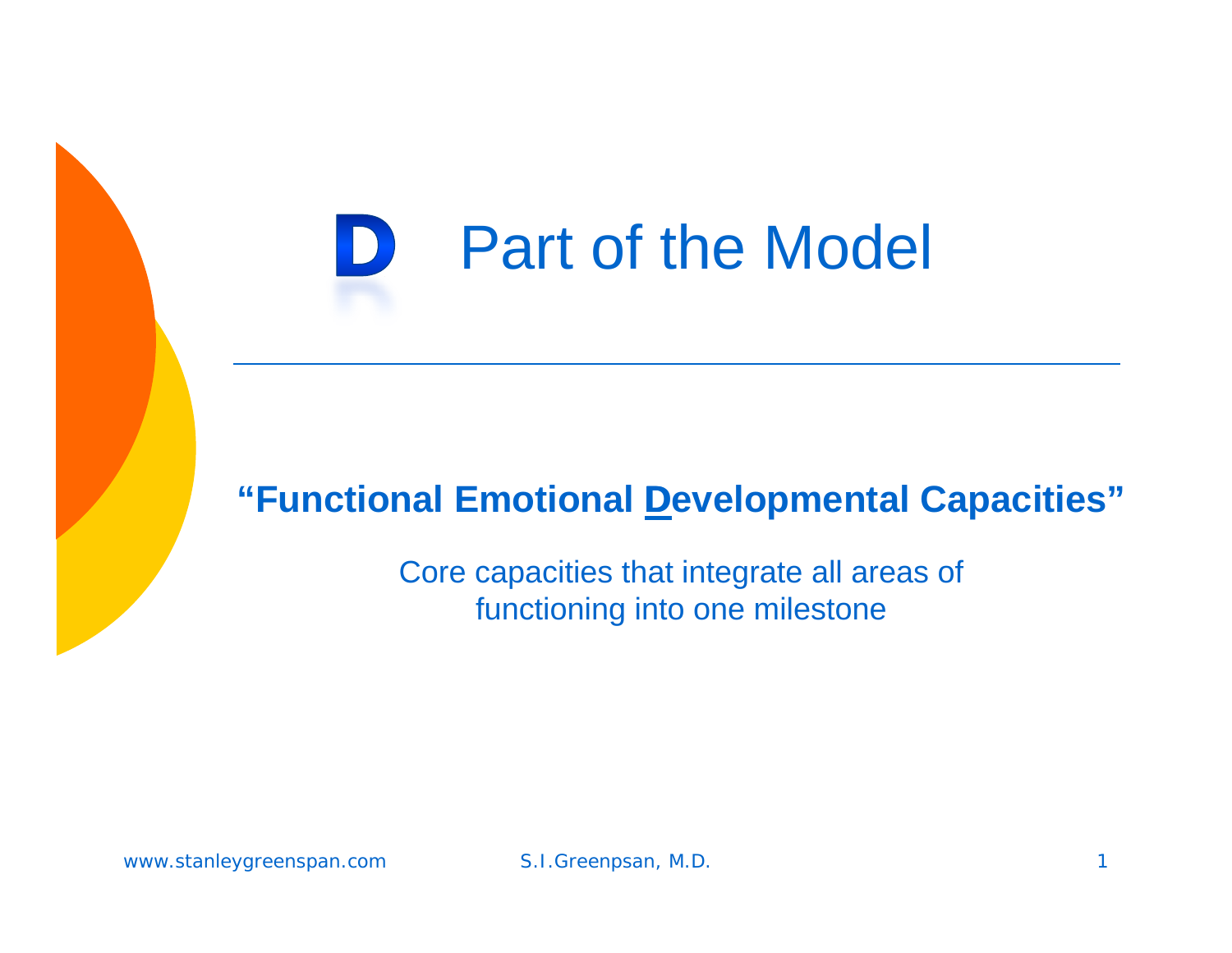#### Functional Emotional Developmental **Milestones**

- Central role of affect and emotion that works as a "team leader"
- Orchestrates the entire mental team
- Covers overall development of a child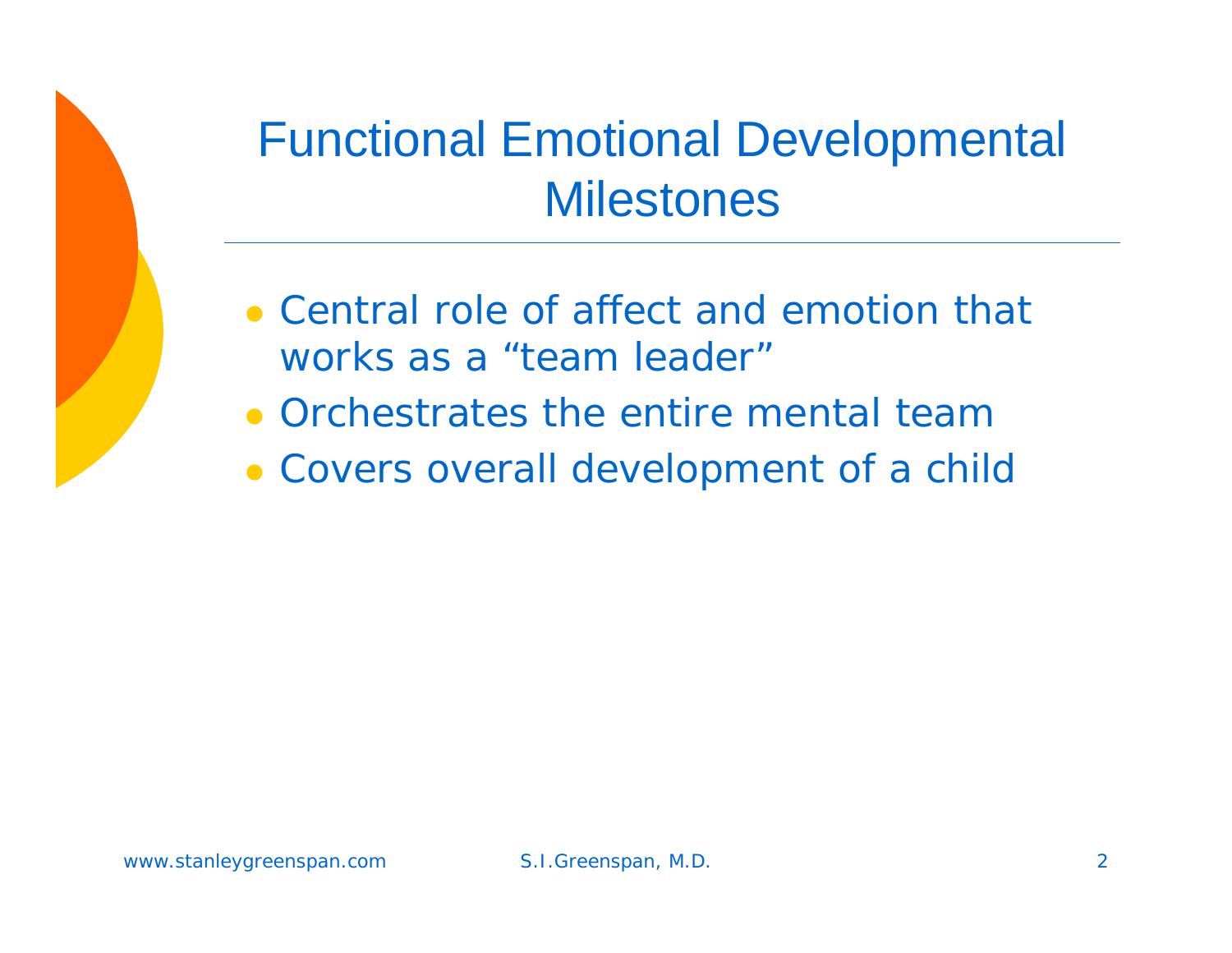## **Stage 1 Regulation and Interest in the World**

- o Self-regulation, shared attention
- o Purposeful movements
	- Moving head toward voices and people
	- $\bullet$  Rhythmic movements of the baby with caregivers voices
	- Needs the element of affect to take a purposeful interest in the world
	- $\bullet$  **Sensory Affect Motor Pattern (SAM)**
		- { **Affect** links sensation coming in with the coordinated motor pattern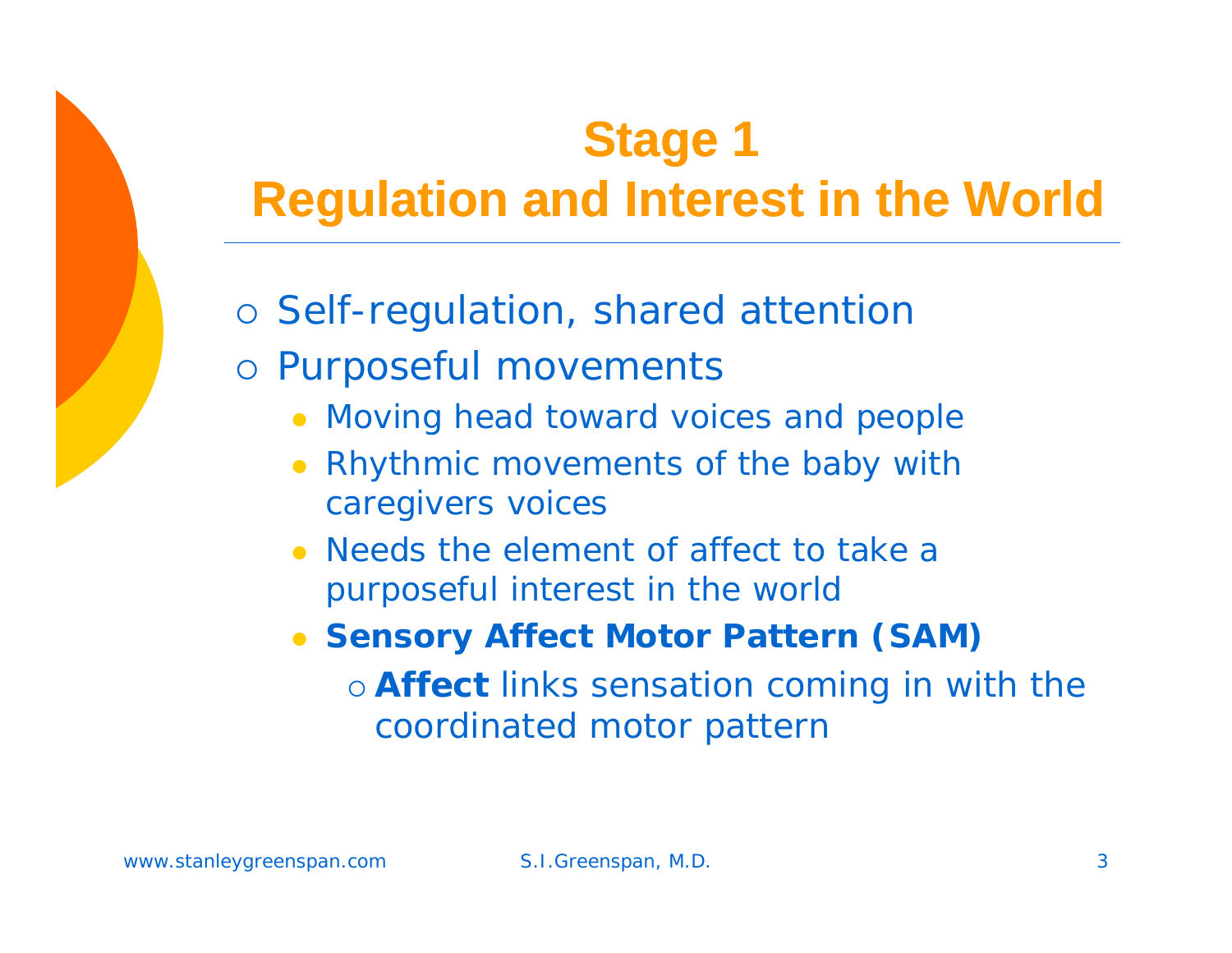

#### Setting the stage for further development

Stage 1 main points:

- { Without pleasurable affect, there is no purposeful looking/listening nor rhythmic movements
- o SAM is critical at the first stage
- o The basic capacities are experience based. without the experience, the brain does not develop optimal levels of cognitive, language, social or emotional skills
- { Early experiences are critical for most of the brain development
- { Early affect connection is important for the first stage and for setting the agenda for further mental and brain development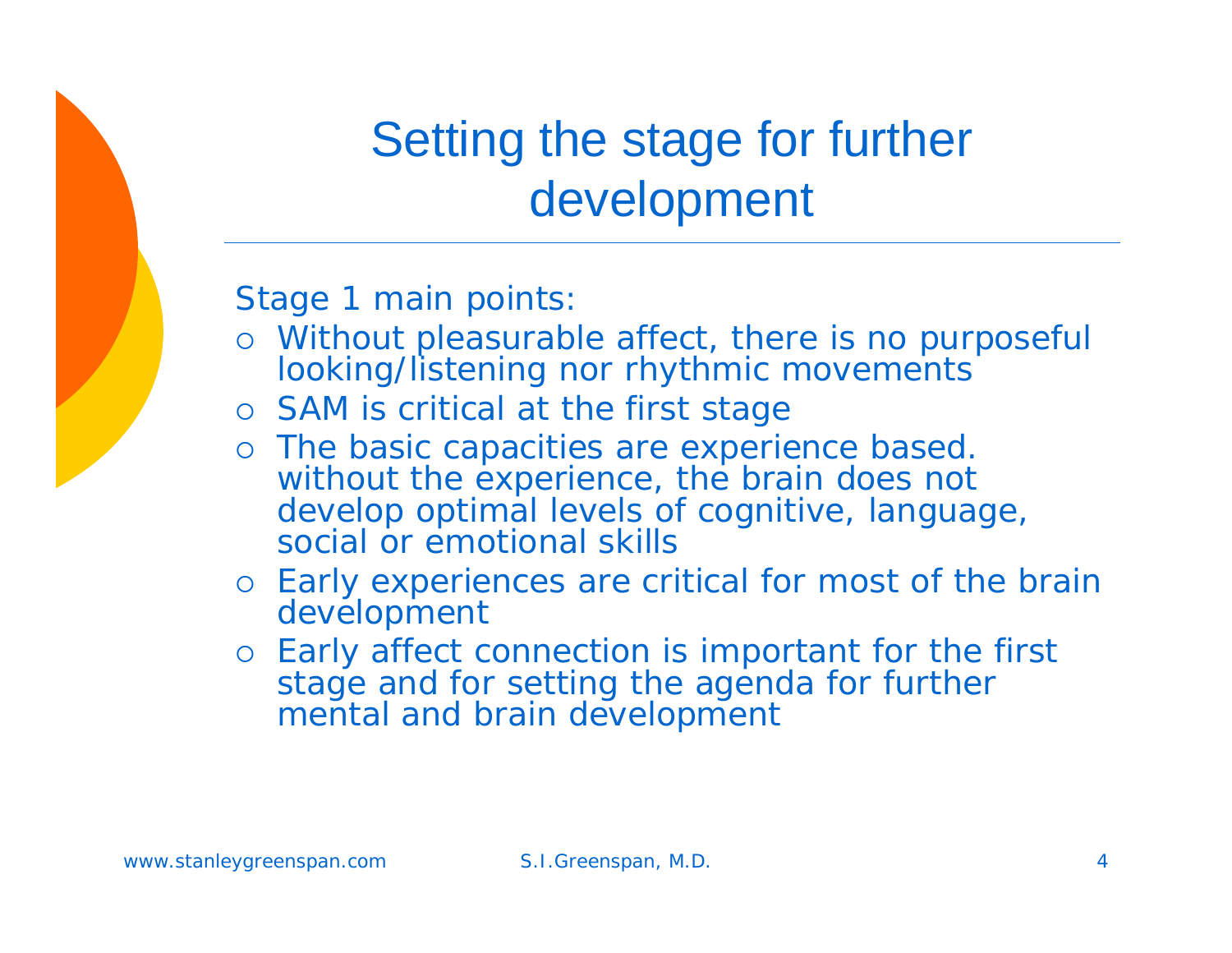## **Stage 2 Engagement or Falling in love**

- { 2-4 months of age
- o Special interest in the human world
- { Warm smiles and interaction with the caregivers
- o Synchronous vocalizations and arm movements
- o Broadening of emotional range (protest, curiosity, as well as pleasure and delight)
- o Emerging attachment and relationships
- o Further cognitive, social and emotional development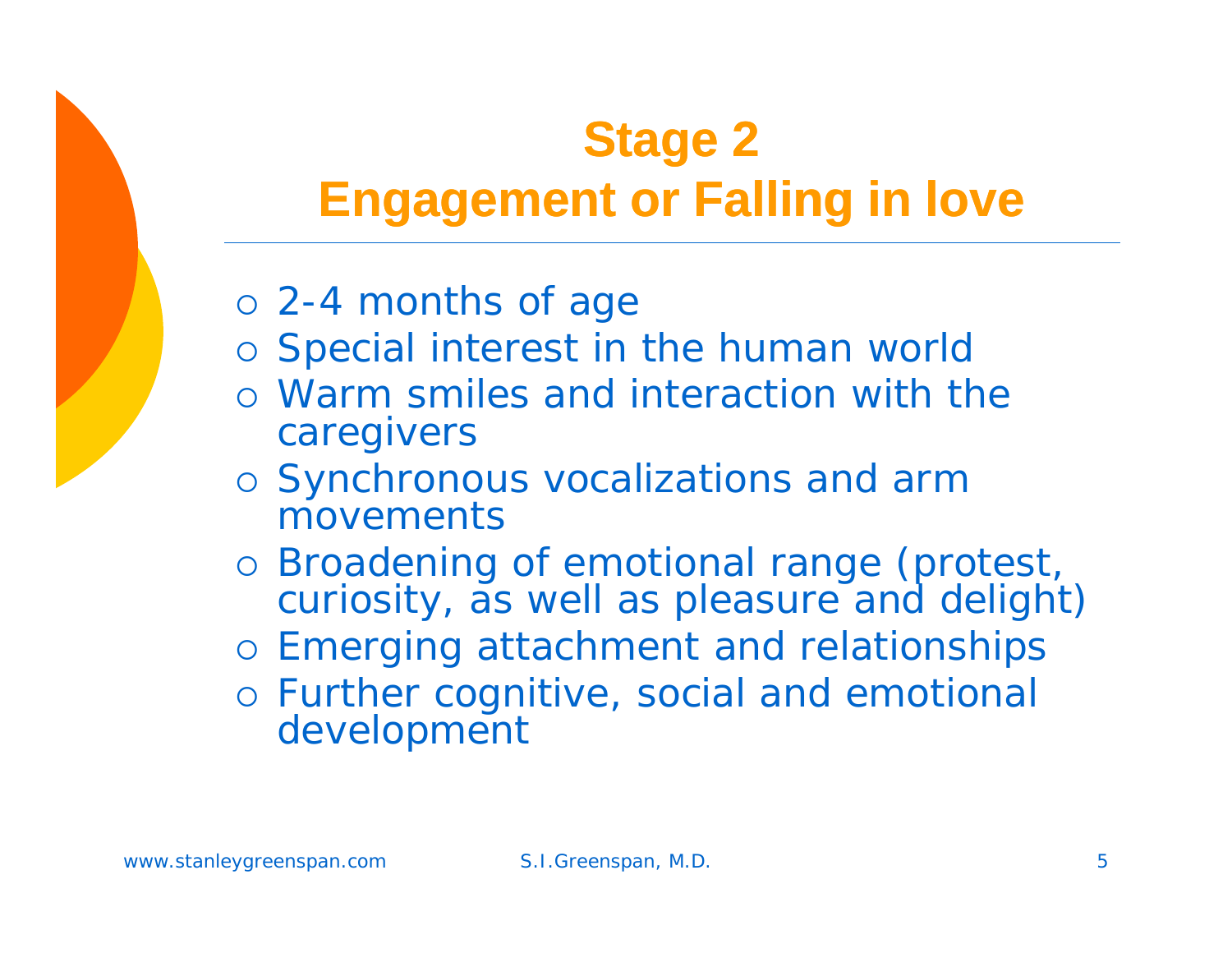# **Stage 3**

#### **Two-way Purposeful Communication**

- { 3-9 months of age
- o Beyond engaging with the caregiver but communicates with the caregiver
- { Learns cause and effect (baby's smile leads to a smile)
- { Learns social reciprocity
- { Learns to respond and comprehend others' emotional signals
- $\bigcirc$  Differentiate between their own emotions and sounds (different feelings get different reactions from caregivers)
- { Cannot teach social skills in a social settings with memorized rules
	- $\bullet$  Need to learn the social signals and how to read and respond to them instead of memorizing rules
	- $\bullet$  Even at older ages, with experience, social signals can be learned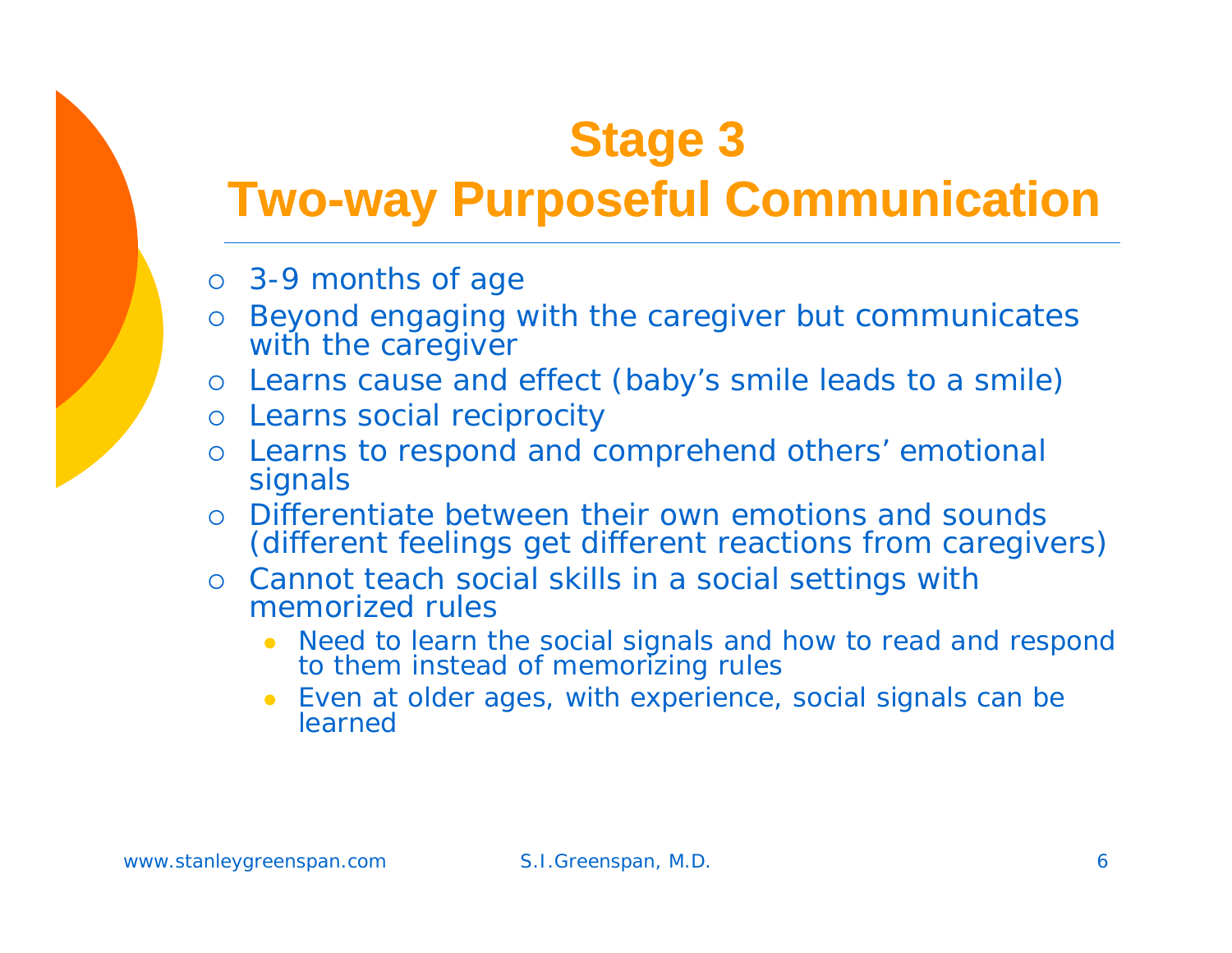## Outcomes of Two-way Purposeful **Communication**

- o Stage 3 introduces many cognitive, language, motor, and sensory processes
- o As the baby learns two-way purposeful communication, she is learning selfregulation
- { Emotional signalizing is used for negotiating what the baby needs
- o Self-regulation is the product of two-way affective signaling
- { From experience (particularly in this stage), self-regulation occurs through growth and adulthood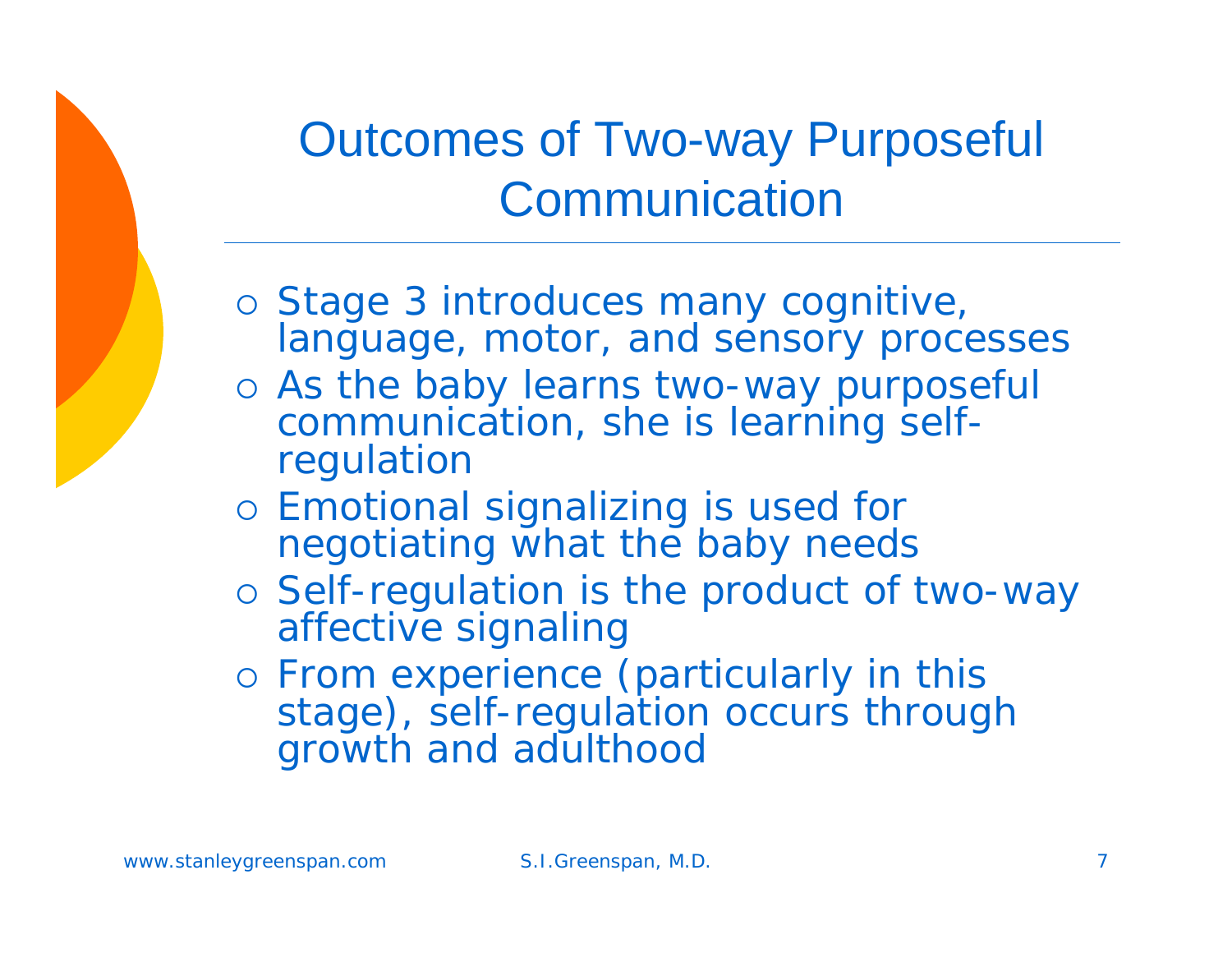## **Stage 4 Shared Social Problem Solving**

#### $\circ$  9-18 months

- o Toddler is learning a continuous flow of back and forth communication – **circles of communication**
	- $\bullet$  The key to look for is if the child is closing the circle of communication
		- o Usually weaknesses in this continuous flow are seen among children who get diagnosed with ASD's/children with special needs
	- Should be seeing 50 plus circles of communication in a row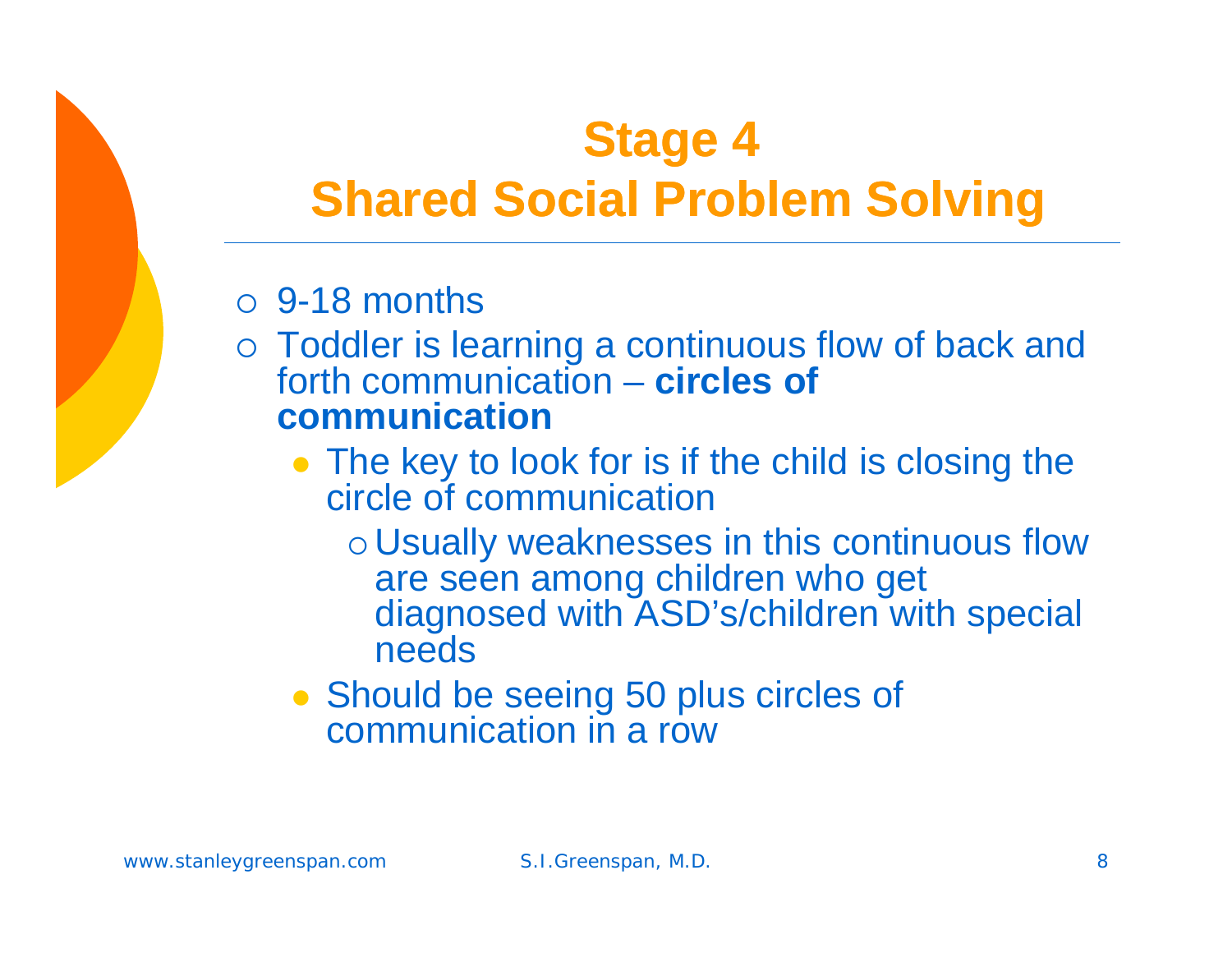## **Stage 4 Shared Social Problem Solving**

- $\circ$  Vulnerability within this stage
	- Added stressors (illness, toxic chemical) can increase the likelihood of a regression
	- If you strengthen this stage, it may decrease the likelihood of a regression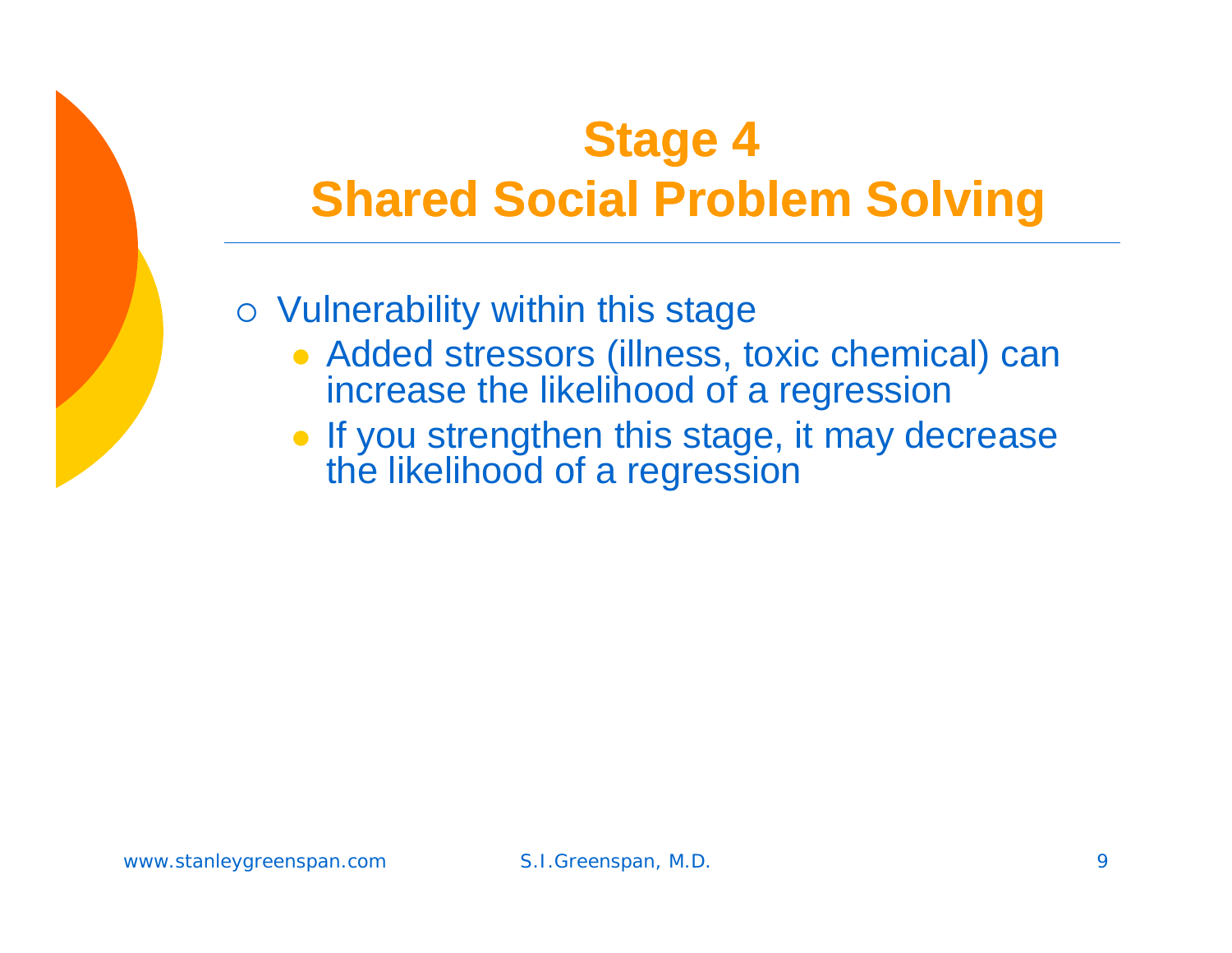#### **Stage 4 Shared Social Problem Solving**

- { *Sense of self* is forming because the child is now interacting and getting feedback from the environment
	- Learning what love, anger, discipline, etc. is about
	- Learning to operate in terms of patterns not just isolated behaviors
		- o Patterns having to do with love, curiosity, discipline, etc. define the child and their expectations of others
	- $\bullet$  The child is learning the concepts that will define the language that they are yet to learn in terms of words and symbols.

{ Words will be short hand labels of what the child already knows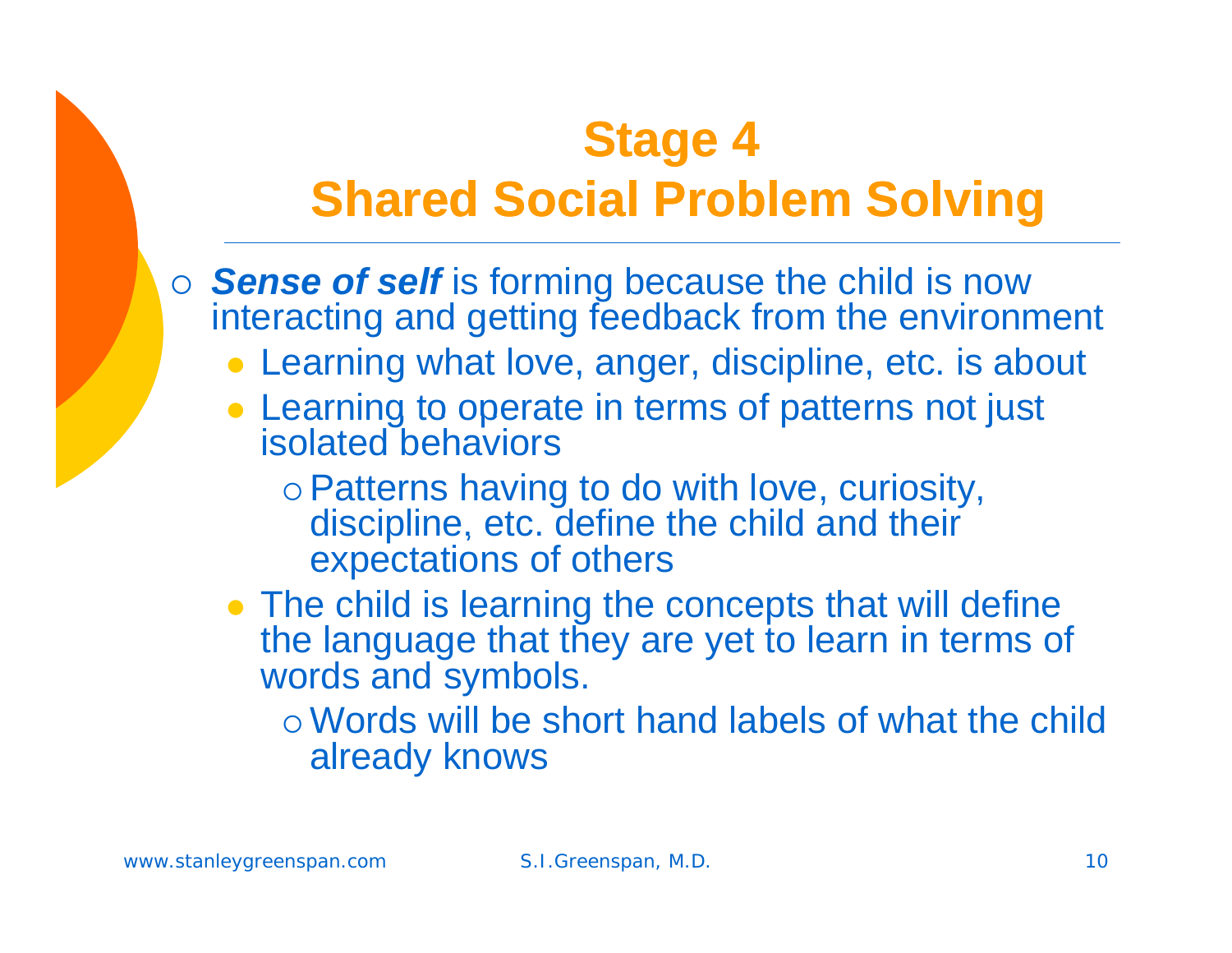# **Stage 4 Sh d S i l P bl S l i Shared Social Problem Solving**

- $\circ$  If this stage is not occurring, the words that they learn will be scripted (for example love  $=$  when I give mom a kiss)
- $\circ$  The child is learning to be a better self-regulator emotional interactions help internalize their limits, be attentive and focused
- $\circ$  The child forms the ability to have a symbolic world (more than just language and words) - They have multi-sensory images of sight, sounds, smells, relationships that are "symbols" used to think and acquire meaning
	- $\bullet$  Fixed perceptions and actions are separated and replaced by problem solving
		- $\circ$  When you separate the perception from action, the child has a free standing perception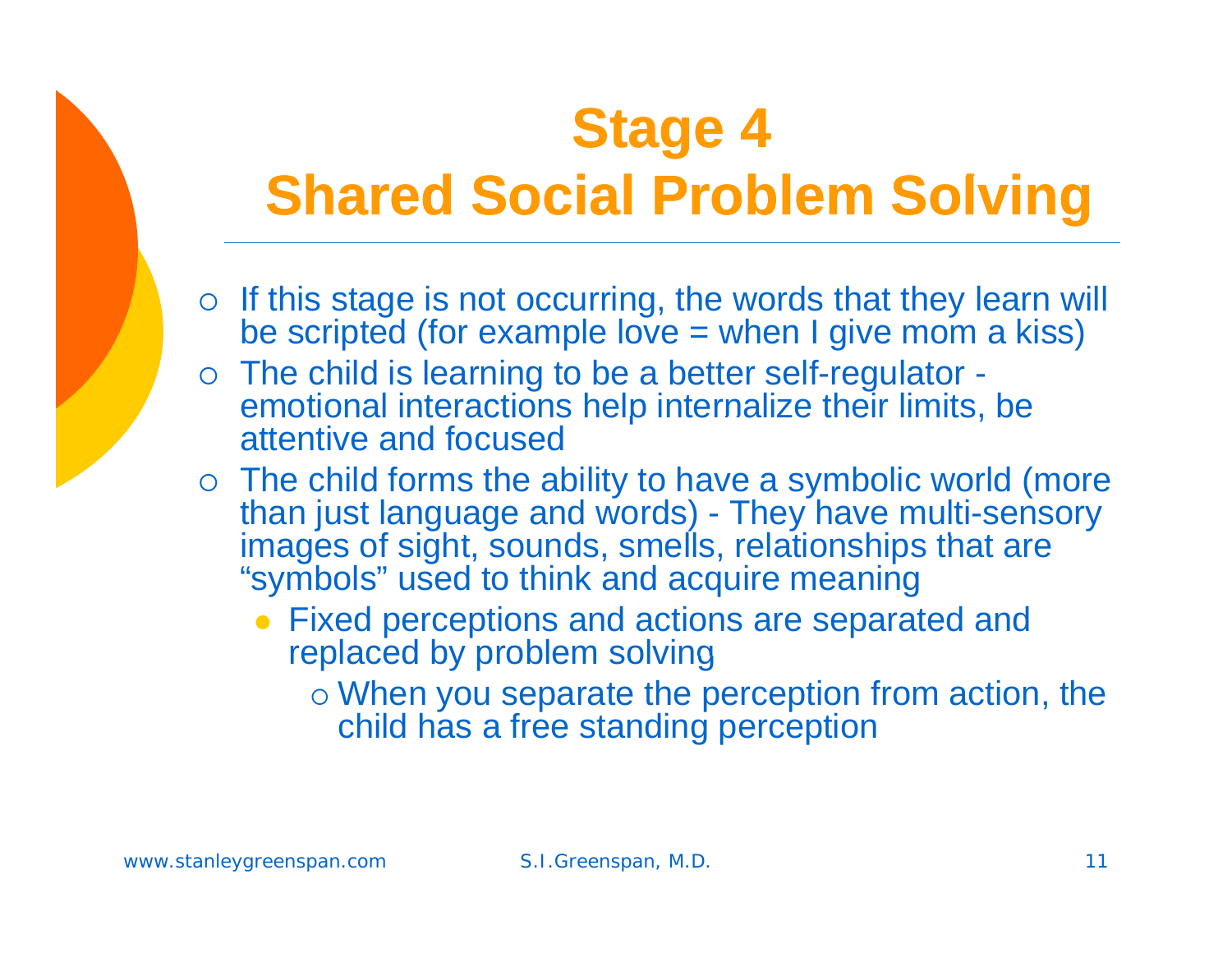# **Stage 4 Sh d S i l P bl S l i Shared Social Problem Solving**

- { The more the child can master functional emotional learning, the more the child can develop symbols and have meaningful language, not just scripted language
	- Key to the intervention approach
- $\circ$  Experienced based- child interacts with the environment; separate perceptions from actions; form free standing images; invest those images with emotional meanings; and creates meaningful symbols
	- With genetic impediments, there are other pathways to take to get to these outcomes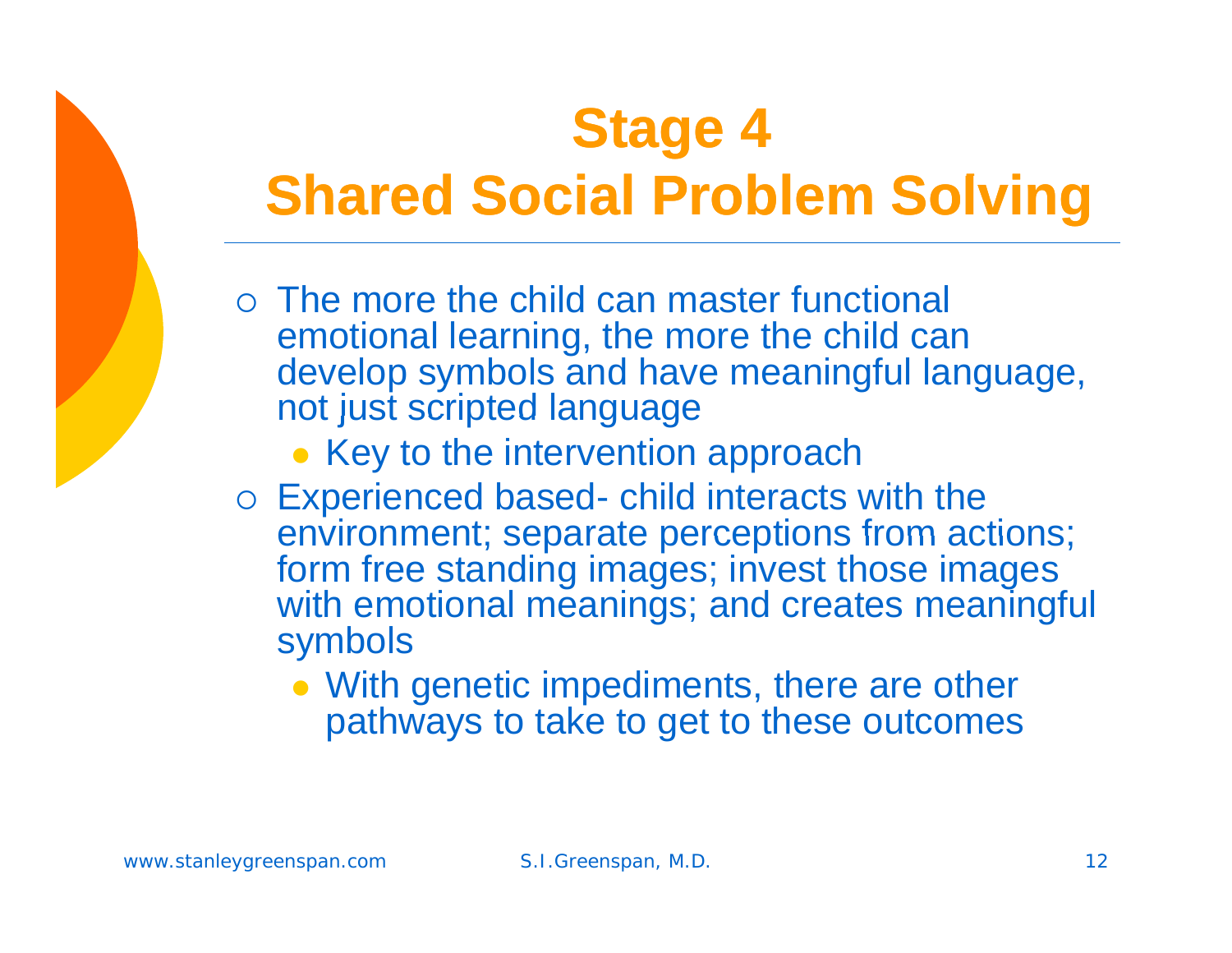## **Stage 5 Creation of Ideas**

- $\circ$  Use symbols in pretend play
- $\circ$  Meaningful use of language instead of repetitive phrases
- o Learns new words in a problem solving manner
- $\circ$  Full engagement, back and forth communication, emotional investment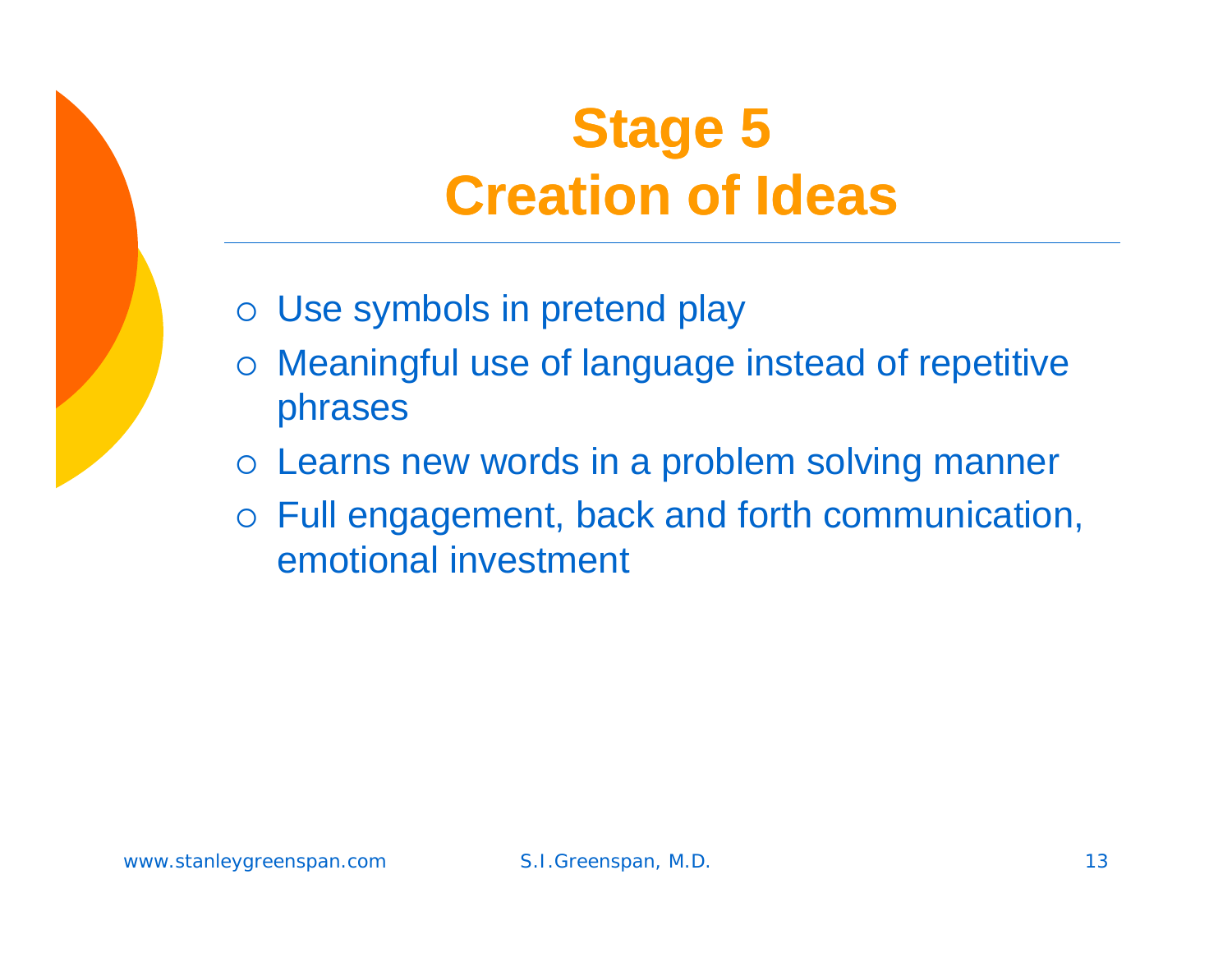## **Stage 6 C eat o <sup>r</sup> i n o og ca dges bet ee f Logical Bridges between Emotions and Ideas**

- $\circ$  Combining emotionally meaningful ideas together
- ${\bigcirc}$ Thinking at the symbolic level
- ${\bigcirc}$ Reasoning why they feel the way they do, connect feelings together
- $\circ$  Connect ideas of the immediate past, present, and future together